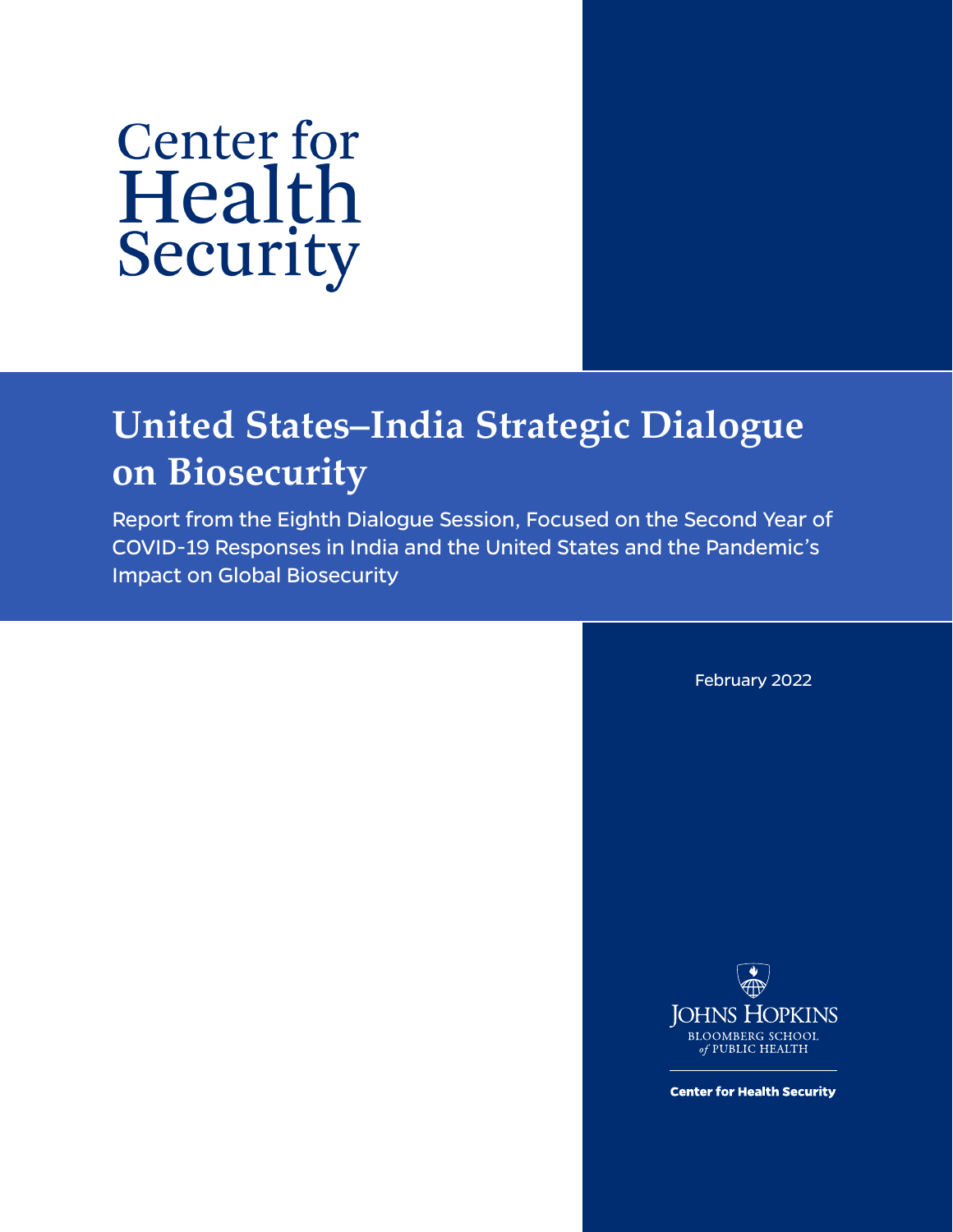# **United States–India Strategic Dialogue on Biosecurity**

**Report from the Eighth Dialogue Session, Focused on the Second Year of COVID-19 Responses in India and the United States and the Pandemic's Impact on Global Biosecurity** 

Co-hosted by the Regional Centre for Biotechnology of the Department of Biotechnology in the Indian Ministry of Science and Technology and the Johns Hopkins Center for Health Security

February 2022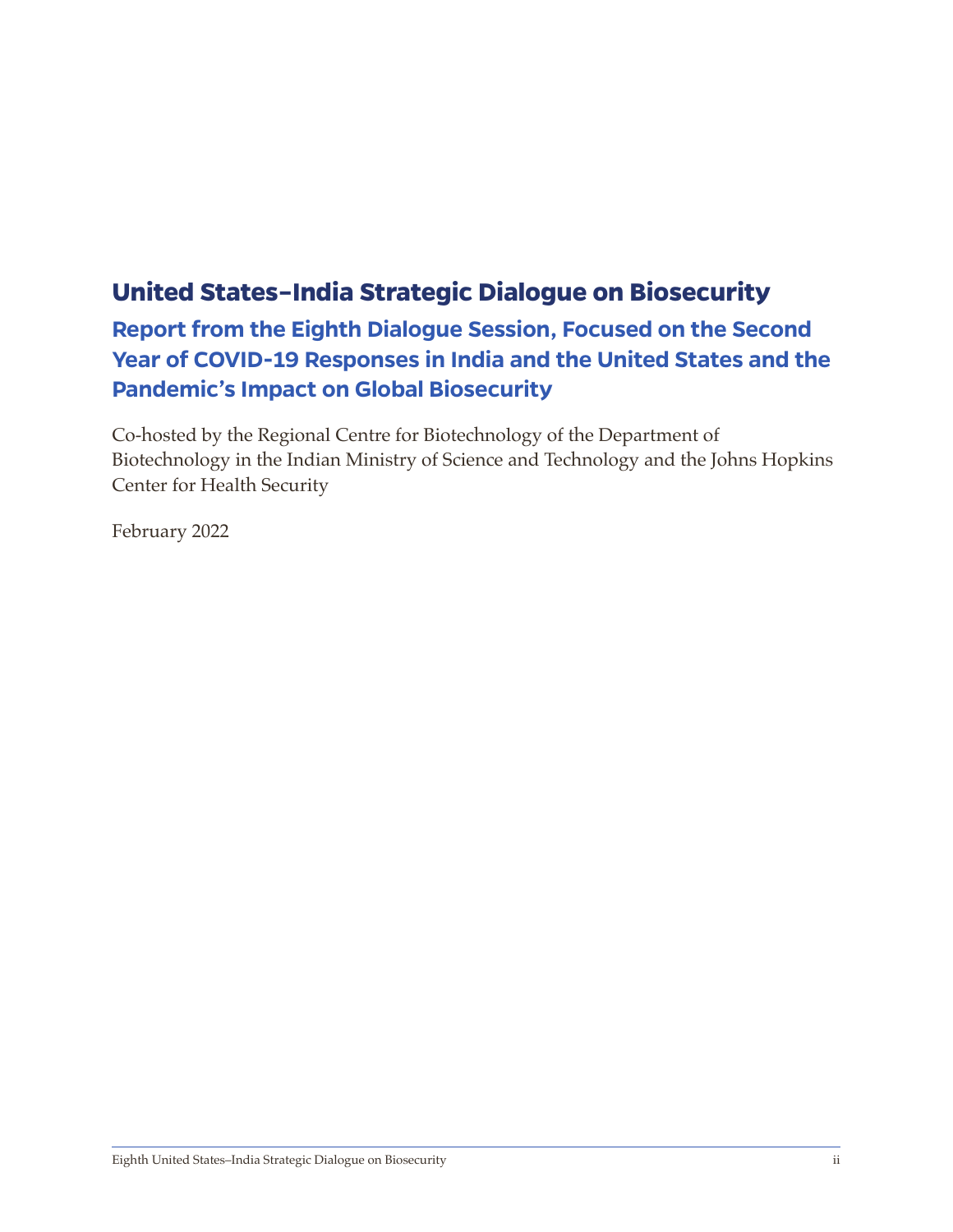# **Johns Hopkins Center for Health Security Project Team**

**Gigi Kwik Gronvall, PhD** Senior Scholar, Principal Investigator, Johns Hopkins Center for Health Security

**Marc Trotochaud, MSPH** Senior Analyst, Johns Hopkins Center for Health Security

**Anita Cicero, JD** Deputy Director, Johns Hopkins Center for Health Security

#### **Project Sponsor**

US Defense Threat Reduction Agency

#### **Acknowledgments**

We would like to express our gratitude to all the participants and presenters in the dialogue. The authors would also like to thank Alyson Browett, Julia Cizek, and Margaret Miller for editing, design, and publication support; Tanna Liggins and Maria Jasen for scheduling and distribution of materials; and Andrea Lapp for arranging and supporting the virtual meeting.

The views expressed in written materials of publications and/or made by speakers, moderators, or presenters do not necessarily reflect the official policies of the Defense Threat Reduction Agency or the US Department of Defense, nor does mention of trade names, commercial practices, or organizations imply endorsement by the US Government.

Suggested citation: Gronvall GK, Trotochaud M, Cicero A. *United States–India Strategic Dialogue on Biosecurity. Report from the Eighth Dialogue Session, Focused on the Second Year of COVID-19 Responses in India and the United States and the Pandemic's Impact on Global Biosecurity*. Baltimore, MD: Johns Hopkins Center for Health Security; 2022.

© 2022 The Johns Hopkins University. All rights reserved.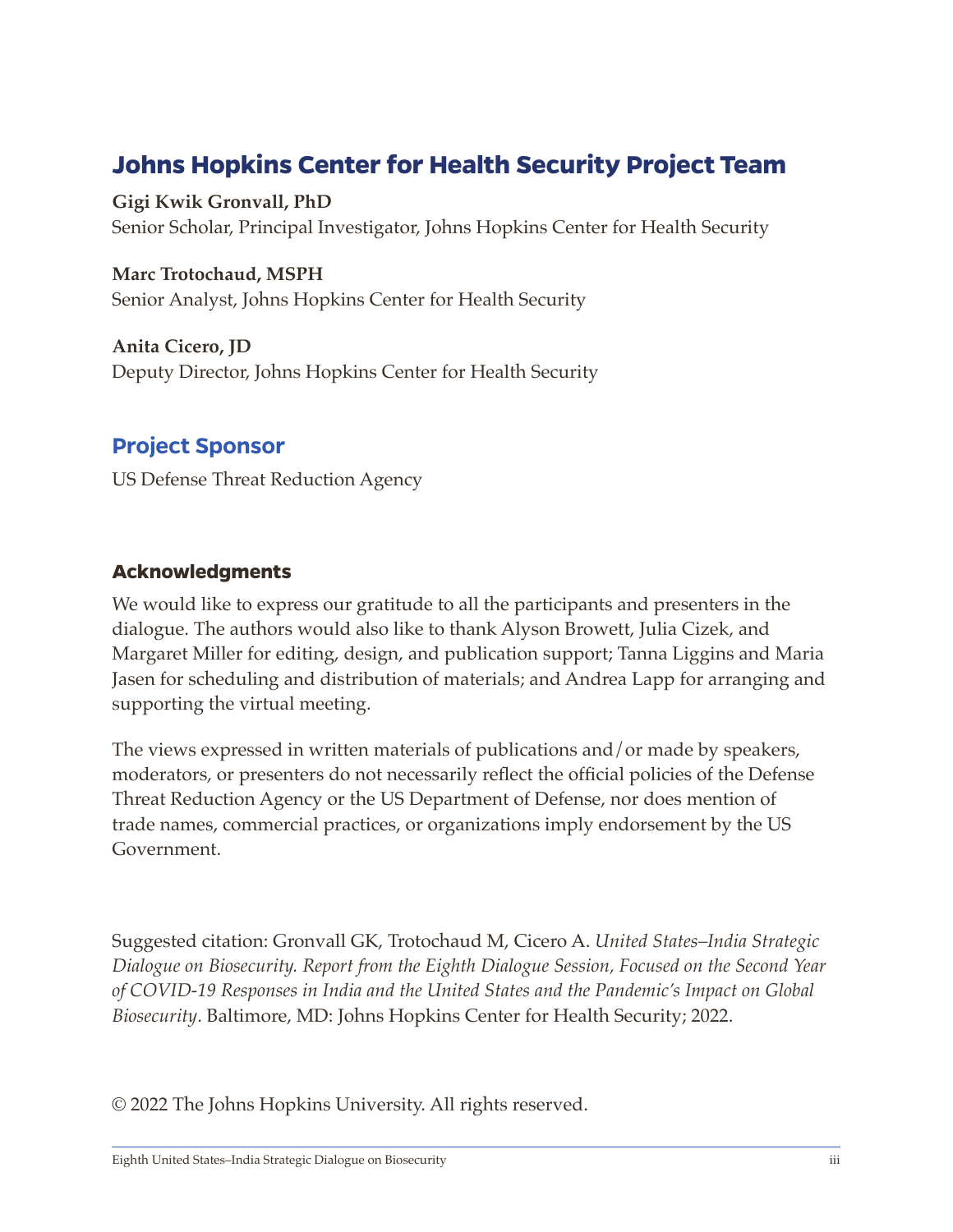# **Contents**

| COVID-19: Lessons Learned from the Second Year of COVID-19 Pandemic Response  1   |
|-----------------------------------------------------------------------------------|
|                                                                                   |
|                                                                                   |
|                                                                                   |
|                                                                                   |
| Misinformation and Disinformation: Lessons Learned from COVID-19 and Implications |
| Diagnosing the Causes of Health-Related Misinformation During the COVID-19        |
|                                                                                   |
|                                                                                   |
| Formation of the Tianjin Biosecurity Guidelines for Codes of Conduct for          |
|                                                                                   |
| The Convergence of Chemical and Biological Research: Biosecurity in a Rapidly     |
|                                                                                   |
|                                                                                   |
|                                                                                   |
| Appendix A. About the United States-India Strategic Dialogue on Biosecurity  9    |
|                                                                                   |
|                                                                                   |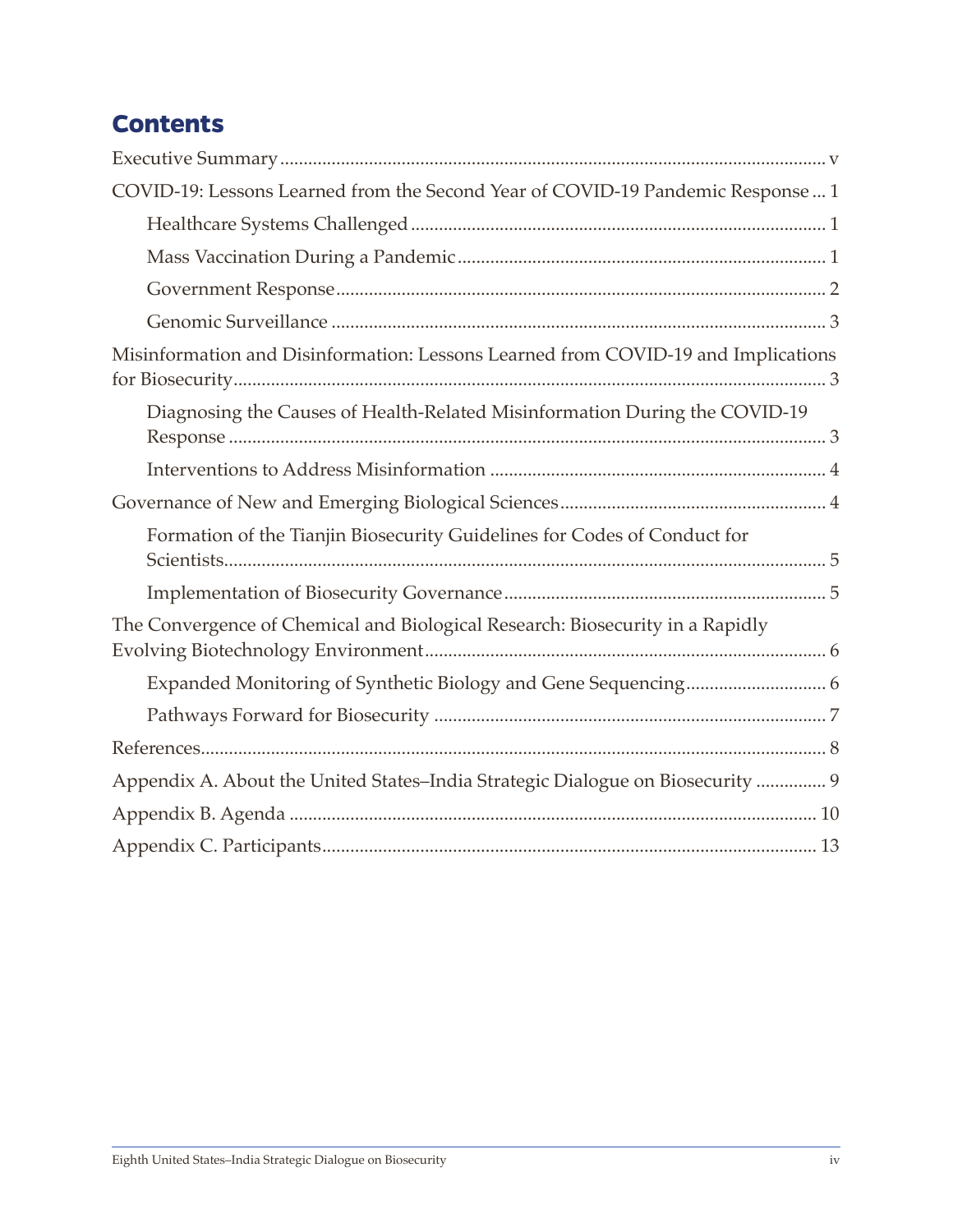### <span id="page-4-0"></span>**Executive Summary**

On February 8 and 9, 2022, the Johns Hopkins Center for Health Security co-hosted a virtual dialogue session with the Regional Centre for Biotechnology of the Department of Biotechnology in the Indian Ministry of Science and Technology. The meeting focused on successes, challenges, opportunities, and lessons learned in the COVID-19 responses in India and the United States, and how COVID-19 responses can continue while also preparing for future health security crises.

The dialogue focused on COVID-19 developments that occurred since the last meeting in January 2021. Discussions centered around national response efforts, mass vaccination, surveillance approaches, causes and biosecurity implications of COVID-19 misinformation and disinformation, synthetic biological risks, global biosecurity governance, and the need for future collaboration among countries and within the scientific community.

The meeting convened senior thought leaders, scientists, public health practitioners, and medical experts from the United States and India. In accordance with the dialogue format, participants offered insights based on personal expertise and did not represent the government of either country in an official capacity.

Participants from India:

- Dr. Sangeeta Agarrwal, Chief Scientific Officer, Biosafety Support Unit, Region Centre for Biotechnology, Government of India
- Dr. Anural Agrawal, Director, Council of Scientific and Industrial Research Institute of Genomics and Integrative Biology
- Deepanwita Chattopadhyay, Chairman and Chief Executive Officer, IKP Knowledge Park
- Dr. Randeep Guleria, Director, All India Institute of Medical Sciences
- Dr. Rakesh K. Mishra, Director, Tata Institute for Genetics & Society
- Dr. Shambhavi Naik, Head, Research, Takshashila Institution
- Dr. V. Siva Reddy, Former Chief Scientific Officer, Biosafety Support Unit, Regional Centre for Biotechnology, Government of India
- Ambassador Rakesh Sood, Distinguished Fellow, Observer Research Foundation
- Dr. Sudhanshu Vrati, Executive Director, Regional Centre for Biotechnology, National Capital Region Biotech Science Cluster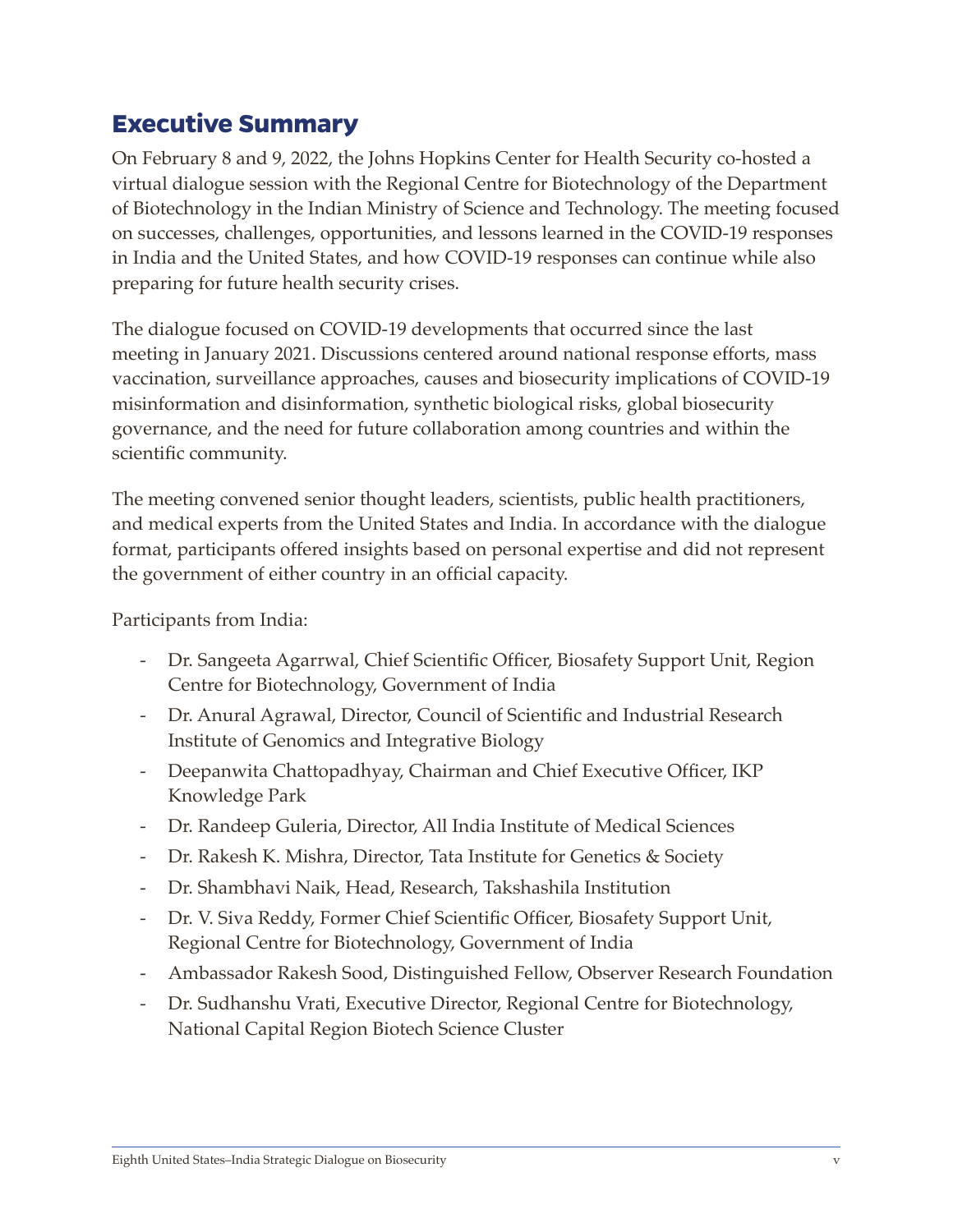Participants from the United States:

- Anita Cicero, Deputy Director, Johns Hopkins Center for Health Security
- Danya Chudacoff, Associate Director of International Development, Concentric by Ginkgo
- Dr. Gerald L. Epstein, Distinguished Research Fellow, Center for the Study of Weapons of Mass Destruction, National Defense University, US Department of Defense
- Dr. David R. Franz, Principal, SBD Global; Commander Retired, US Army Medical Research Institute of Infectious Diseases
- Dr. Jaishree Garhyan, Director, Biosafety Level 3 Laboratory, Stanford University
- Dr. Gigi Gronvall, Senior Scholar, Johns Hopkins Center for Health Security
- Dr. Dan Hanfling, Vice President, Technical Staff, In-Q-Tel
- Dr. Stephen Redd, Former Deputy Director for Public Health Service and Implementation Science, US Centers for Disease Control and Prevention; Rear Admiral Retired, US Public Health Service
- Marc Trotochaud, Senior Analyst, Johns Hopkins Center for Health Security

The next dialogue meeting has not yet been scheduled, but information will be forthcoming to all participants.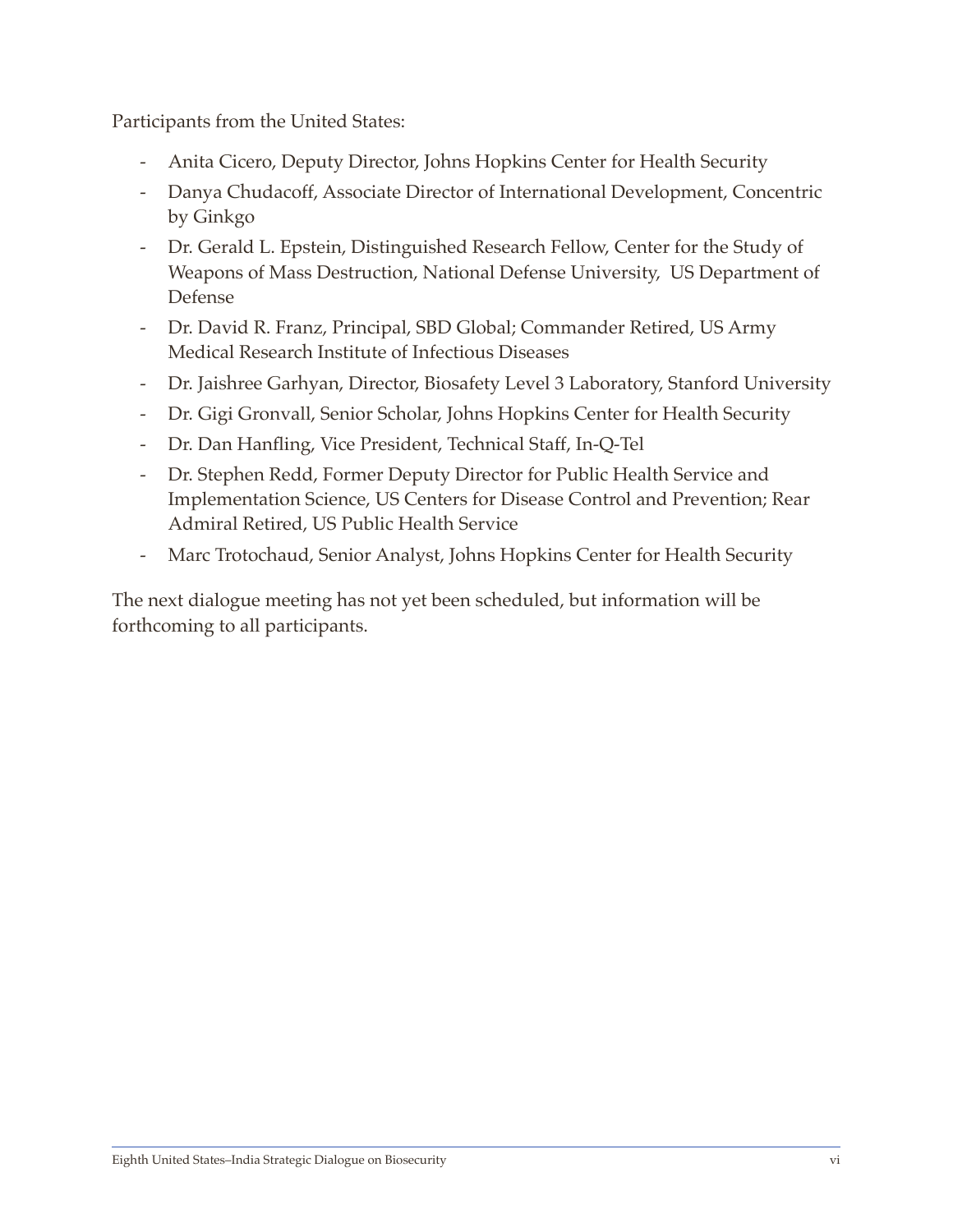# <span id="page-6-0"></span>**COVID-19: Lessons Learned from the Second Year of Pandemic Response**

India and the United States experienced large waves of COVID-19 infections, hospitalizations, and deaths during 2021, the second year of the COVID-19 pandemic. Participants from both countries stressed that the COVID-19 pandemic reaffirmed the need to make public health and biosecurity priorities at both national and global levels. Participants called for a strengthened commitment to the Biological Weapons Convention (BWC), overhauls of domestic public health systems, and increased international collaboration between India and the United States.

#### <span id="page-6-1"></span>**Healthcare Systems Challenged**

India and the United States faced new challenges during the second year of the COVID-19 pandemic. The United States faced surges fueled by variants of severe acute respiratory syndrome coronavirus 2 (SARS-CoV-2), forcing some hospitals to implement crisis standards of care measures that shifted medical practices to conserve resources, including extracorporeal membrane oxygenation (ECMO). In India, the rapid spread of the SARS-CoV-2 Delta variant stressed the nation's healthcare system.

The healthcare systems in both countries struggled, but some advances in healthcare delivery tools made a positive difference. For example, improved digital health capabilities for telemedicine facilitated care and the availability of point-of-care diagnostics enabled the rapid detection of COVID-19 infection, including at-home tests. Continued healthcare advancements were a welcome development in the ability to respond to the pandemic during 2021.

## <span id="page-6-2"></span>**Mass Vaccination During a Pandemic**

India and the United States began their large-scale public COVID-19 vaccination efforts in early 2021. Dialogue participants from India noted that the government announced plans to vaccinate the entire eligible population by the end of 2021. India initiated one of the world's largest vaccination programs, administering 1.7 billion vaccine doses by the date of this meeting, February 8, 2022,<sup>1</sup> and making significant progress toward complete vaccination coverage among adults. India also supported vaccination efforts in other countries—including Bangladesh, Bhutan, Brazil, Nepal, Maldives, Mauritius, Morocco, Myanmar, and others—by providing domestically manufactured vaccines.

India has battled both vaccine hesitancy and vaccine shortages. One participant remarked that prior to India's second wave of cases that began in March 2021, there was a lack of demand for vaccination among the public. The participant suggested that this was driven by India's success at preventing severe COVID-19 outbreaks during 2020.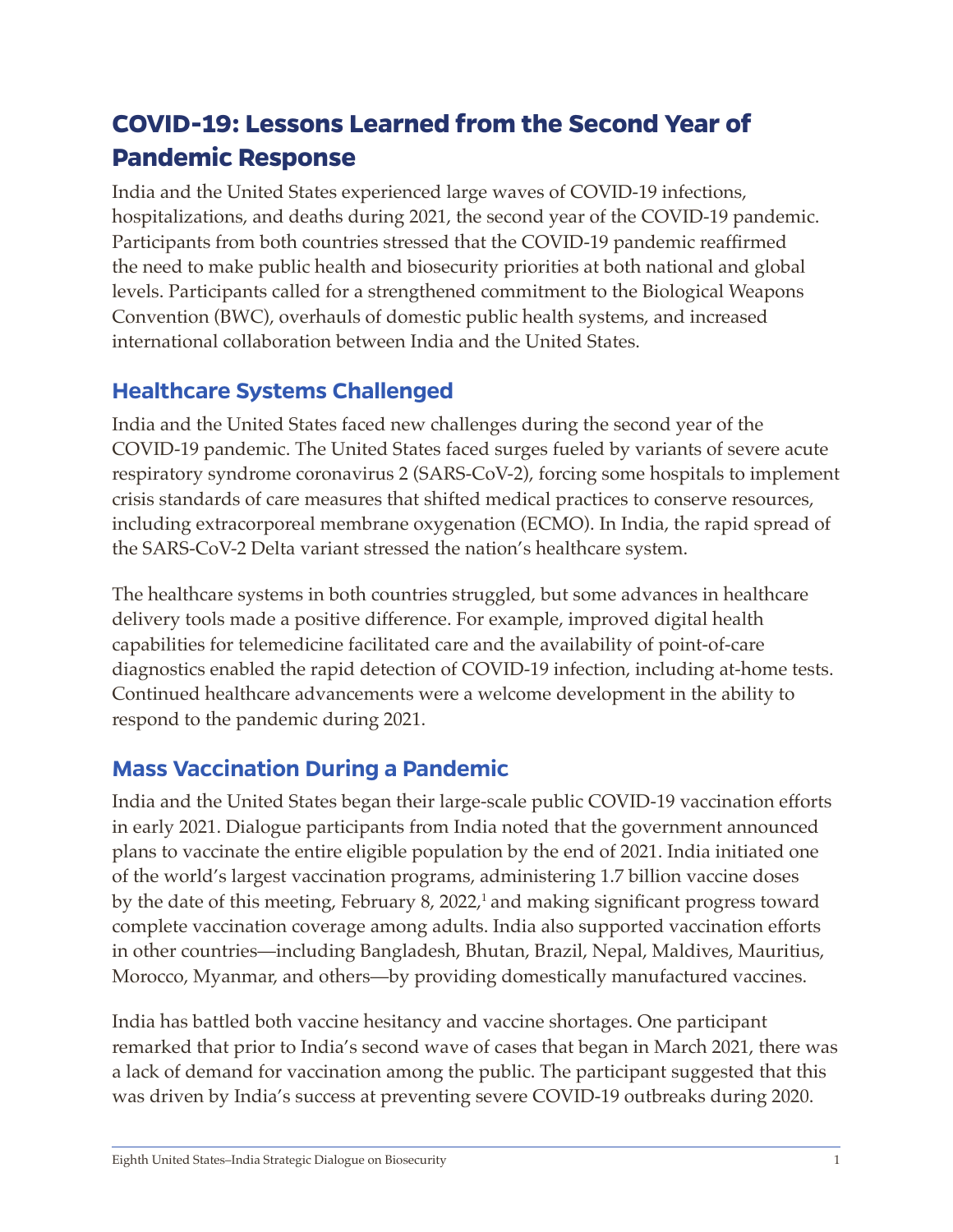The second wave became one of the largest humanitarian crises in the country. Multiple factors potentially contributed to the surge in COVID-19 cases and deaths, including the SARS-CoV-2 Delta variant, a lack of social distancing and quarantining, and a severe shortage of hospital beds and oxygen.

Limitations in manufacturing capabilities were discussed as a rate-limiting step in the vaccine development process, particularly in contrast to the rapid scientific development of candidate vaccines. A participant noted that there must always be a balance between speed and the regulatory process to ensure that vaccines are safe. It is incredibly difficult for a country to be self-sufficient in the production of vaccines.

At the time of the meeting, 70% of eligible United States residents were fully vaccinated, and a smaller proportion had received a booster dose, despite the third doses becoming largely available in December 2021. While participants from the United States were discouraged by stagnating vaccination rates, they echoed praise for the rapid development and distribution of mRNA vaccines.

#### <span id="page-7-0"></span>**Government Response**

Participants discussed their assessments of governmental responses to the COVID-19 pandemic.

In India, several participants noted that the government changed the pandemic response approach from a national response to a state-based response, shifting from the approach that had dominated in the first year of the pandemic. The surge in COVID-19 infections during the second wave put immense pressure on health systems across the country, overwhelming COVID-19 care facilities and healthcare providers. One participant noted the government took quick actions to help alleviate pressure on the health system but did not elaborate on those actions. India had a series of elections in 2021, and several participants observed that candidates seeking office used COVID-19 pandemic response options as talking and leverage points.

Participants from the United States felt that the federal government never got ahead of the science, especially in communication and education around COVID-19. Some posited that politicization was unavoidable with an event of this magnitude and suggested that science-based policy decisions requiring revision with the emergence of new information could be a reason for discord between science and politics.

Participants noted that the prolonged nature of the pandemic magnified communication challenges, as the public in both countries began to experience COVID-19 message fatigue. Many US participants thought the rollout of safe and effective COVID-19 vaccines would lead to the gradual phasing out of the emergency pandemic response.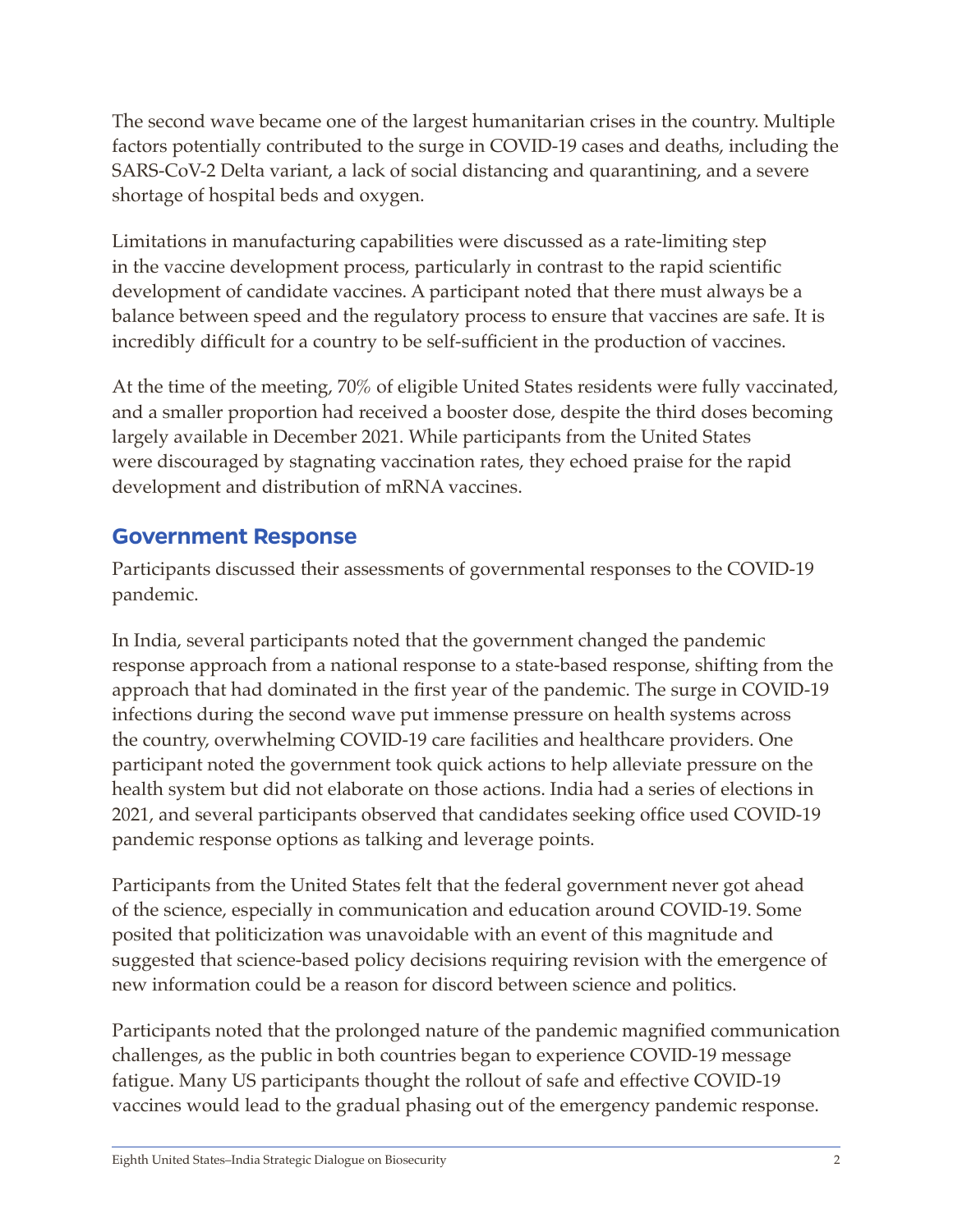Some expressed feeling continually handicapped in reaching this goal because of new SARS-CoV-2 variants and public resistance to vaccination.

#### <span id="page-8-0"></span>**Genomic Surveillance**

Participants from India shared several lessons from their efforts to increase genomic surveillance during 2021. The Delta variant and the emergence of the Omicron variant affirmed that the best time to ramp up sequencing is not at the onset of a wave of new COVID-19 cases, but in the time between waves. When case numbers are lower, new variants may be identified prior to a surge, giving decisionmakers a critical warning to quickly act to mitigate disease transmission. Participants stressed the importance of international data sharing for early detection of variants.

All participants frequently expressed the idea that pandemics are a global experience and that disease control within countries is the only path forward to end this pandemic.

# <span id="page-8-1"></span>**Misinformation and Disinformation: Lessons Learned from COVID-19 and Implications for Biosecurity**

Dr. Tara Kirk Sell, Senior Scholar at the Johns Hopkins Center for Health Security, gave a presentation on COVID-19 misinformation and disinformation. Dr. Sell discussed the nuance between misinformation and disinformation—respectively, information that does not align with current empirical evidence unintentionally and intentionally—how these phenomena manifest, and strategies at the national level to address these issues.

Dr. Sell recently co-authored an <u>analysis</u> estimating that vaccine-related misinformation and disinformation have caused between \$50 million and \$300 million worth of total harm every day since May 2021.<sup>2</sup> Participants discussed how misinformation and disinformation affected the second year of COVID-19 response in their respective countries and ideas for addressing these issues during the current pandemic and regarding future threats.

# <span id="page-8-2"></span>**Diagnosing the Causes of Health-Related Misinformation During the COVID-19 Response**

One major part of this discussion centered on the potential causes of health-related misinformation during the COVID-19 pandemic. Participants from India and the United States stressed that political pressures felt during the COVID-19 pandemic extended to the communication of scientific guidance. Political leaders struggled to walk back comments and guidance when new information became available, leading to perceptions that scientific evidence was being manipulated for political ends.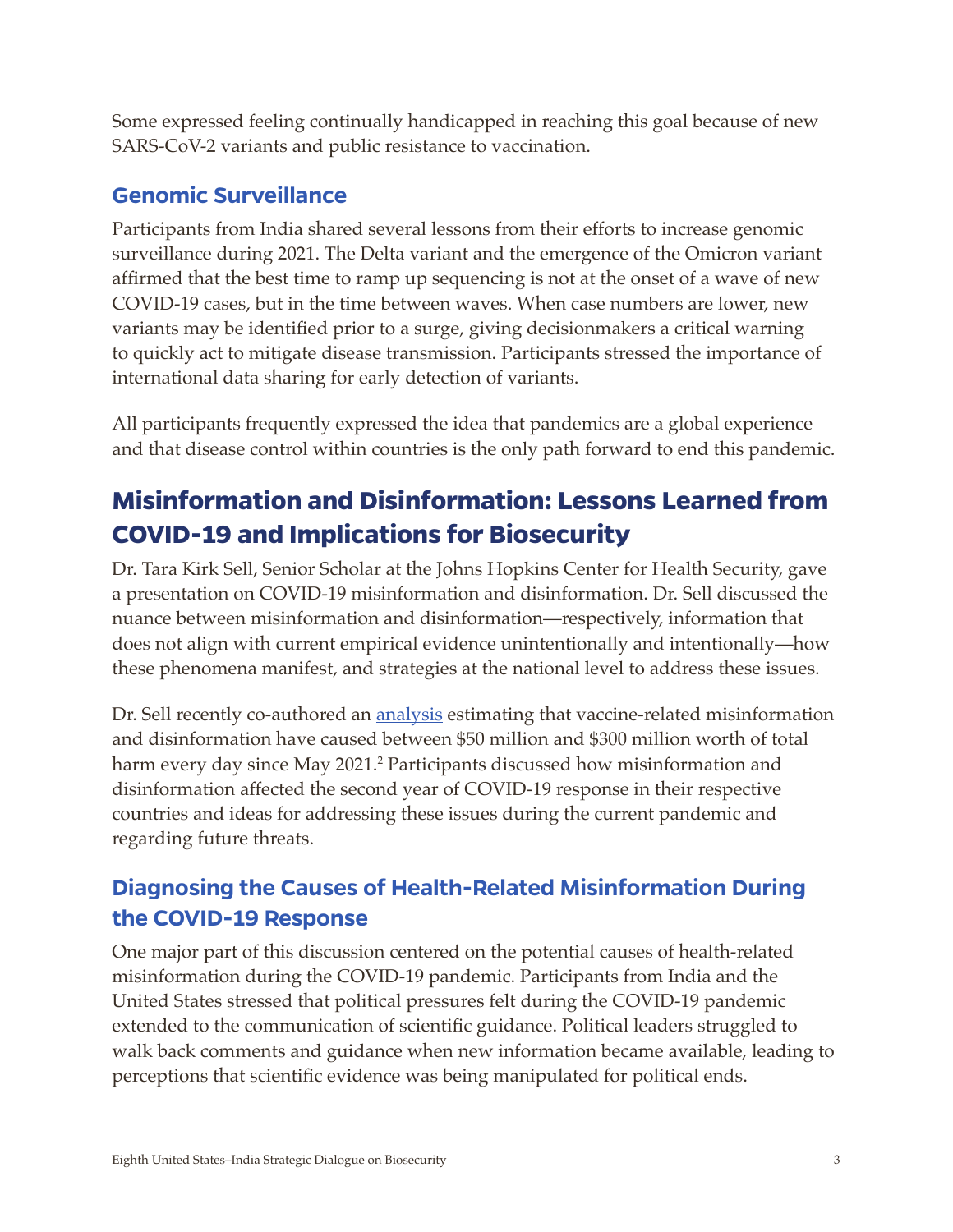Others noted that inconsistent messaging across different communication platforms led people to find information and misinformation that aligned with whatever beliefs and values they already had, with that information being amplified within their social media echo chambers. Additionally, media coverage of the pandemic often faced difficulty relaying nuance in headlines. Some participants expressed that social media amplified this effect, providing ill-informed messengers a platform to quickly communicate their messages to wider audiences. The combination of these factors has led to a complicated communication environment hampered by the persistent spread of misinformation and disinformation.

#### <span id="page-9-0"></span>**Interventions to Address Misinformation**

A critical step to address misinformation and disinformation is a shift in educational priorities. One participant noted that when he was in medical school, public health received little attention, and there is still a lack of commitment to teaching public health basics. Other participants noted that a lack of science and media literacy needs to be addressed to reduce the impacts of misinformation and disinformation.

In the short term, research is needed to understand how human behavior and individual attitudes changed over the course of the pandemic. Going forward, stakeholders—including government agencies, the private sector, and academia—could work together to develop a strategy for better understanding human behavior and addressing misinformation. Other aspirational suggestions from participants included discussions about how to bring more civility and decorum to public debates, but this may be difficult to achieve.

# <span id="page-9-1"></span>**Governance of New and Emerging Biological Sciences**

The third session opened with a presentation from Dr. Peter McGrath, Coordinator at the InterAcademy Partnership. The InterAcademy Partnership brings together more than 140 national, regional, and global member academies to highlight scientific solutions to global problems. Dr. McGrath was part of a team that recently developed the [Tianjin Biosecurity Guidelines for Codes of Conduct for Scientists](https://www.centerforhealthsecurity.org/our-work/Center-projects/IAPendorsementTianjinCodes/20210707-IAP-TianjinGuidelines.pdf) (Tianjin Biosecurity Guidelines), a set of 10 guiding principles for ethical life science research. The drafting of the Tianjin Biosecurity Guidelines was organized by 3 institutions: The InterAcademy Partnership, Tianjin University Center for Biosafety Research and Strategy, and the Johns Hopkins Center for Health Security.3

Dr. McGrath explained how the guidelines were collaboratively written through a process that included a series of workshops with global participation from life science practitioners. Dr. McGrath then opened a discussion on the process of drafting governance language and the challenges that would come with the implementation of new governance frameworks in the future.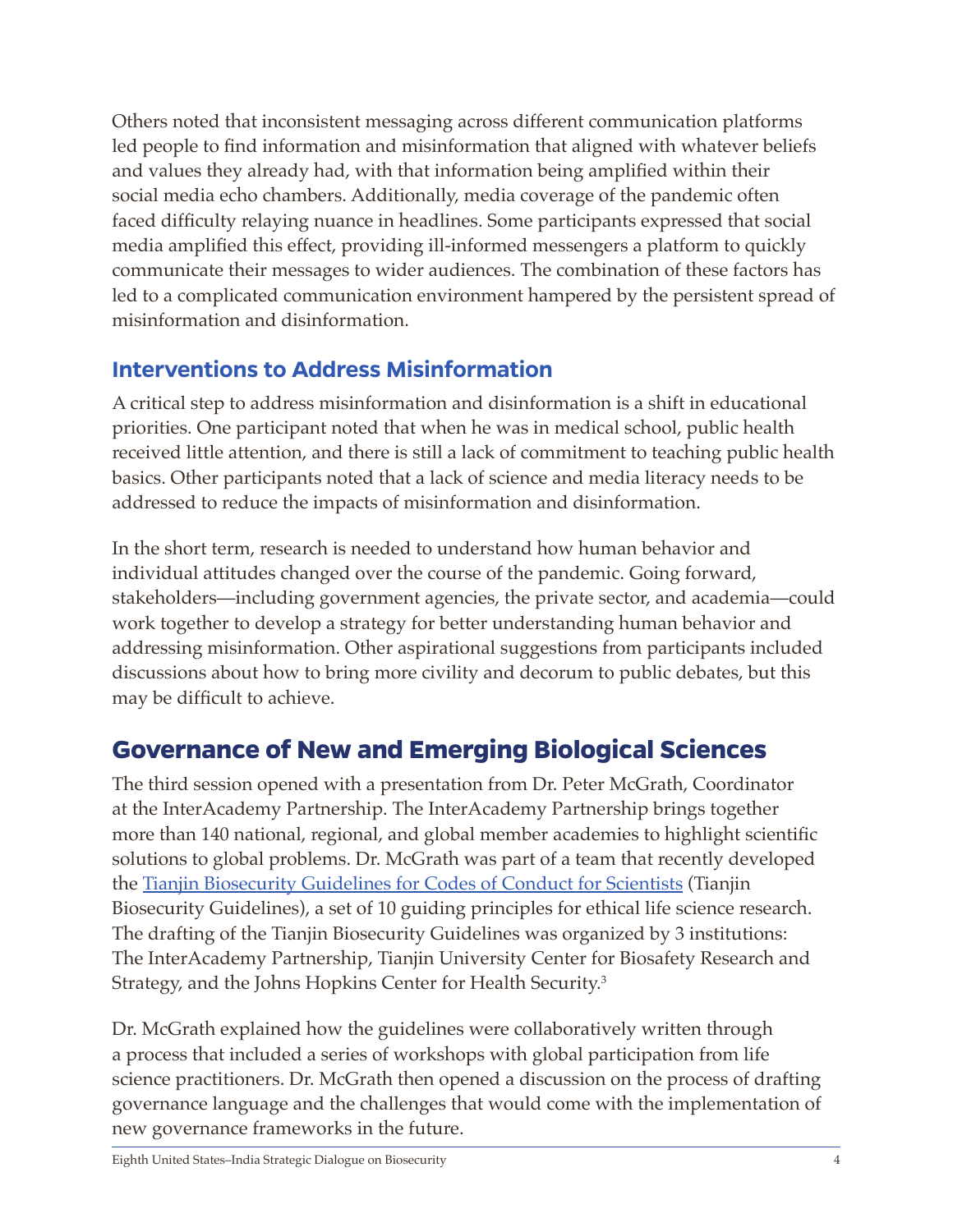# <span id="page-10-0"></span>**Formation of the Tianjin Biosecurity Guidelines for Codes of Conduct for Scientists**

Participants from India and the United States generally agreed that the Tianjin Biosecurity Guidelines could set a solid foundation for new scientific codes of conduct and supplement codes that already exist institutionally, regionally, or more broadly. Several participants asked where disputes came in the drafting process and how the drafting team settled these controversies. Dr. McGrath detailed a discussion around the use of the word "mandatory" when talking about the code of conduct, sharing how this singular piece of language evoked strong support from some, while raising many questions about its broad applicability from others.

Several participants asked if there was a noticeable change in the global political landscape that led to the formation of the guidelines. One participant noted that in India, biosecurity garnered little support prior to 2020, with those advocating for improved biosecurity struggling to obtain specific funding separately from efforts to improve biosafety.

Participants shared that the COVID-19 pandemic has led to more urgency and attention on traditional issues around biosecurity. Participants felt there now is greater appreciation for the impact that a large-scale biological event, like the COVID-19 pandemic, could have on the global population. Dr. McGrath and other members involved with the Tianjin Biosecurity Guidelines' drafting noted there was mutual interest in forming the guidance prior to the start of the COVID-19 pandemic, but the pandemic has helped reinforce the goal of achieving some positive recognition at the BWC level.

#### <span id="page-10-1"></span>**Implementation of Biosecurity Governance**

The primary questions about the Tianjin Biosecurity Guidelines centered around challenges of implementation. Many participants shared experiences working to implement past codes of conduct and expressed a need to incorporate other partners into the dissemination and implementation processes if the Tianjin Biosecurity Guidelines are to garner wide support. Dr. McGrath communicated that the team had discussed plans to pursue building a sustainable curriculum but there were no discussions in previous meetings around the development of monitoring mechanisms or implementation of penalties regarding the guidelines.

Participants shared that over the last 5 years, there have been several new guidelines implemented across India, and the government developed a biosupport unit to aid in the guidelines' preparation. Even with these new guidelines, they stressed there remains a need for ongoing efforts to build effective monitoring systems.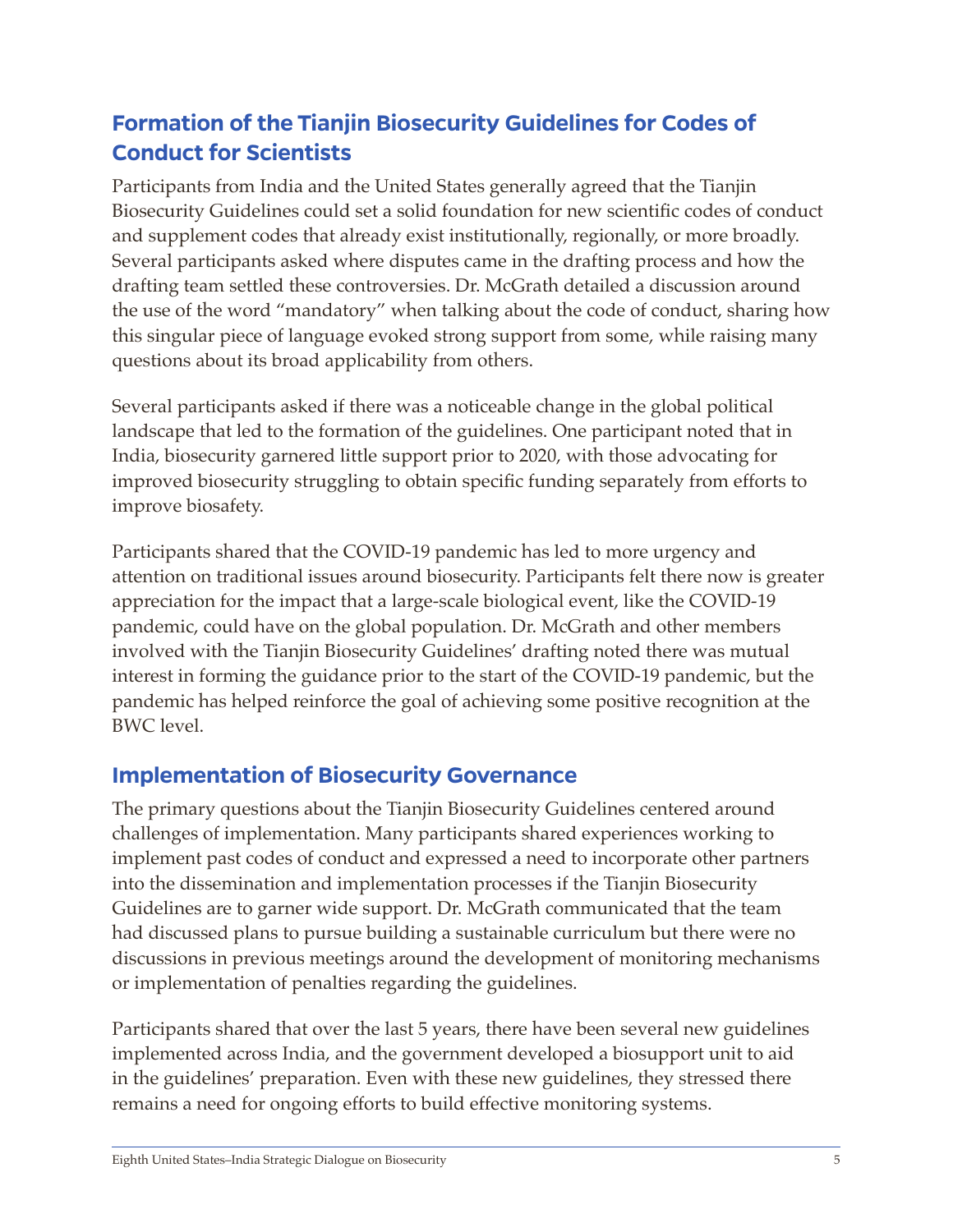Some participants noted that guideline implementation will remain challenging because of the breadth of possible threats, including vulnerabilities in the supply chain. As an example of the nuance needed with guidance and implementation, one participant shared an example of how a ban on international purchasing of ammonium nitrate was designed to prevent the potential production of explosives, but in turn limited the supply of a key lab resource.

# <span id="page-11-0"></span>**The Convergence of Chemical and Biological Research: Biosecurity in a Rapidly Evolving Biotechnology Environment**

The final session of the dialogue featured a presentation by Dr. Diane DiEuliis, Assistant Director of the Center for the Study of Weapons of Mass Destruction and a Senior Research Fellow at National Defense University. Dr. DiEuliis shared that prior to the COVID-19 pandemic, there was a shift in the global recognition of biology-driven technological capabilities. The US Department of Defense made biotechnology one of its 10 modernization strategies, the BioMADE program launched, and biological applications were beginning to be recognized.

Dr. DiEuliis described new processes that use synthetic biology to produce chemicals and laid out how this evolution has necessitated collaboration between disciplines. Dr. DiEuliis predicted those technological advances will continue as the bioeconomy grows, stressing that cross-sector collaborations will be key in maintaining global biosecurity.

## <span id="page-11-1"></span>**Expanded Monitoring of Synthetic Biology and Gene Sequencing**

Several participants raised questions about ways to manage the threat of developing potentially harmful products using biology. Scientists now have the capability to use synthetic biology to engineer common organisms, like yeast, to produce possibly harmful or illicit substances. Participants recognized that the technology has exceeded current capabilities to universally monitor new threats and raised the question of how to best address this deficiency.

Dr. DiEuliis shared that there is a large amount of work around guidance for screening and monitoring gene synthesis but noted list-based screening guidance can have gaps. She stressed that new monitoring systems need to be driven by private-public partnerships, utilizing the strengths of all entities to build more secure systems. She also asked who should hold such conversations: is it the BWC, the Organisation for Economic Co-operation and Development (OECD), or some other organization? Many of the companies that are developing products do not participate in meetings or activities associated with the BWC, so alternatives should be considered.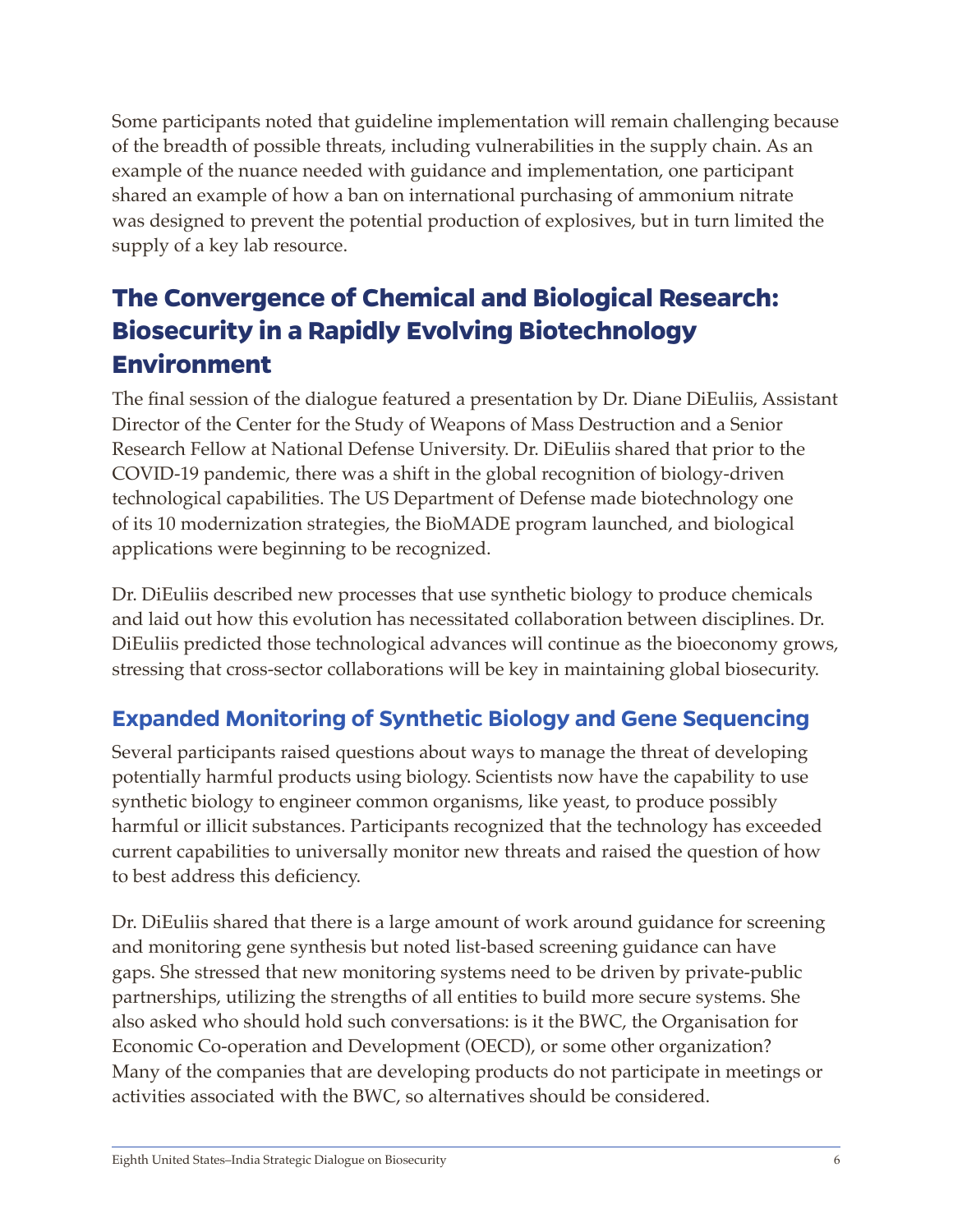#### <span id="page-12-0"></span>**Pathways Forward for Biosecurity**

The group stressed that there needs to be a purposeful effort to maintain momentum to address biosecurity issues, given the rapid rate of biological advancement. Several ideas were discussed on the best approach to biosecurity governance in the years to come. Some questioned now-outdated public opinion data surrounding biotechnology and highlighted the potential value of gaining renewed public insight into biological advances. They noted that the contributions biotechnology can make to health and the economy go far beyond the "GMO crops" that have generated public controversy. Others expressed concern that the BWC landscape is at a critical point and will need to take action to prevent falling into irrelevance. The last 2 years have primed states parties with firsthand experience of the dangers of biological agents and the importance of international collaboration. The group shared a common sentiment that there are many ongoing disparate activities in the wake of COVID-19 and stressed the need for international collaboration now and into the future.

India and the United States are both leading the charge into a future built on biological advancements. Dialogues that bring together thought leaders, policymakers, and scientists to share experiences and perspectives on critical issues will continue to provide immense value. These conversations enable transparent talks between parties and open the door for collaboration on tough topics with unclear answers. As India and the United States continue to respond and recover from the COVID-19 pandemic, these discussions provide valuable insights on the collective effort to create a more resilient global population, prepared for a wide array of future biological threats.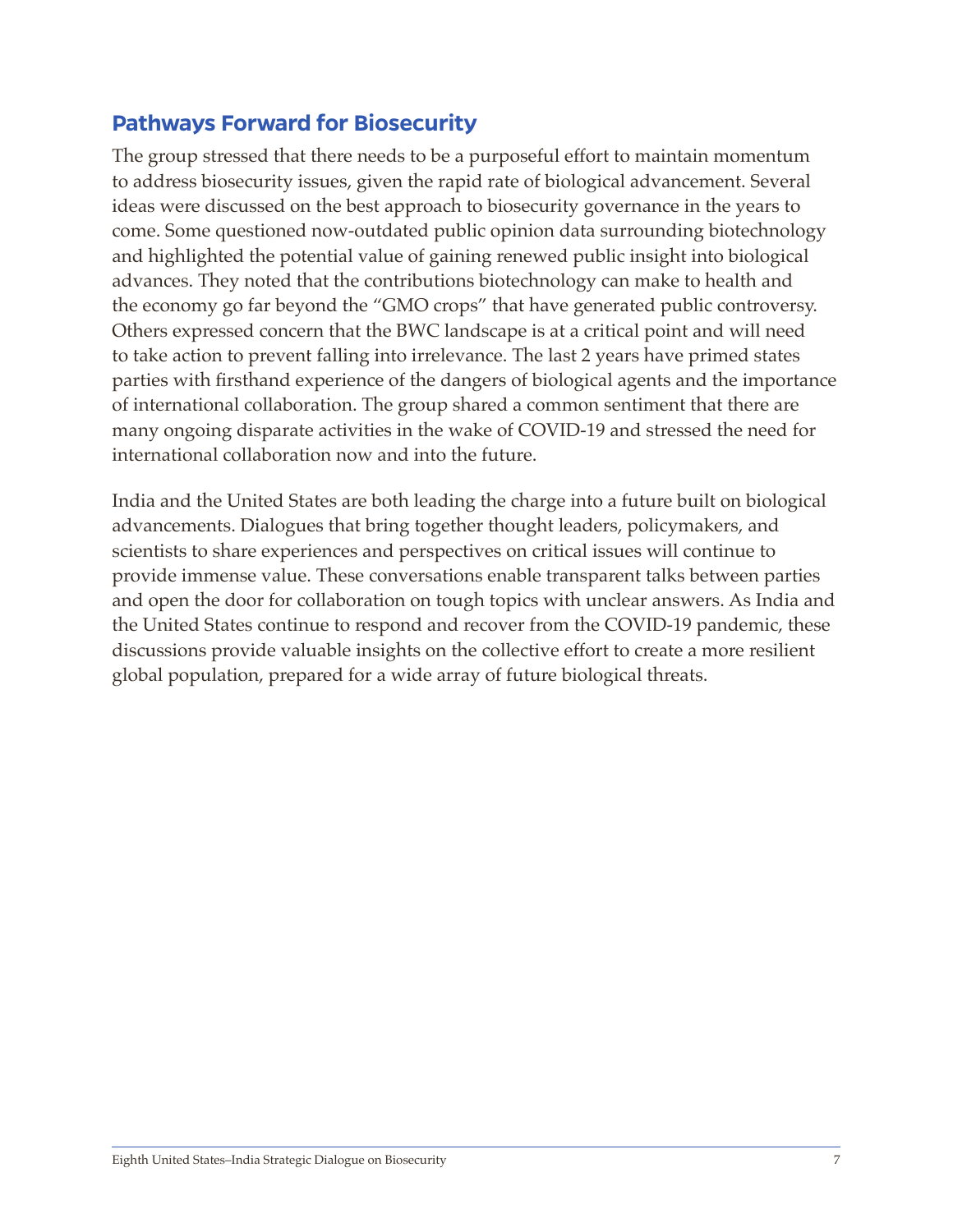# <span id="page-13-0"></span>**References**

- 1. Our World in Data. COVID-19 Data Explorer: COVID-19 Vaccine Doses Administered: India. Accessed March 8, 2022. [https://ourworldindata.org/grapher/](https://ourworldindata.org/grapher/cumulative-covid-vaccinations?tab=chart&stackMode=absolute&time=earliest..latest®ion=World&country=~IND) [cumulative-covid-vaccinations?tab=chart&stackMode=absolute&time=earliest..](https://ourworldindata.org/grapher/cumulative-covid-vaccinations?tab=chart&stackMode=absolute&time=earliest..latest®ion=World&country=~IND) [latest&region=World&country=~IND](https://ourworldindata.org/grapher/cumulative-covid-vaccinations?tab=chart&stackMode=absolute&time=earliest..latest®ion=World&country=~IND)
- 2. Bruns R, Hosangadi D, Trotochaud M, Sell T. *COVID-19 Vaccine Misinformation and Disinformation Costs an Estimated \$50 to \$300 Million Each Day*. Baltimore, MD: Johns Hopkins Center for Health Security; 2021. Accessed March 8, 2022. [https://www.](https://www.centerforhealthsecurity.org/our-work/pubs_archive/pubs-pdfs/2021/20211020-misinformation-disinformation-cost.pdf) [centerforhealthsecurity.org/our-work/pubs\\_archive/pubs-pdfs/2021/20211020](https://www.centerforhealthsecurity.org/our-work/pubs_archive/pubs-pdfs/2021/20211020-misinformation-disinformation-cost.pdf) [misinformation-disinformation-cost.pdf](https://www.centerforhealthsecurity.org/our-work/pubs_archive/pubs-pdfs/2021/20211020-misinformation-disinformation-cost.pdf)
- 3. Johns Hopkins Center for Health Security, Tianjin University, The InterAcademy Partnership. *The Tianjin Biosecurity Guidelines for Codes of Conduct for Scientists*. Baltimore, MD: Johns Hopkins Center for Health Security; 2021. Accessed March 8, 2022. [https://](https://www.centerforhealthsecurity.org/our-work/Center-projects/IAPendorsementTianjinCodes/20210707-IAP-TianjinGuidelines.pdf) [www.centerforhealthsecurity.org/our-work/Center-projects/IAPendorsementTianjinCod](https://www.centerforhealthsecurity.org/our-work/Center-projects/IAPendorsementTianjinCodes/20210707-IAP-TianjinGuidelines.pdf) [es/20210707-IAP-TianjinGuidelines.pdf](https://www.centerforhealthsecurity.org/our-work/Center-projects/IAPendorsementTianjinCodes/20210707-IAP-TianjinGuidelines.pdf)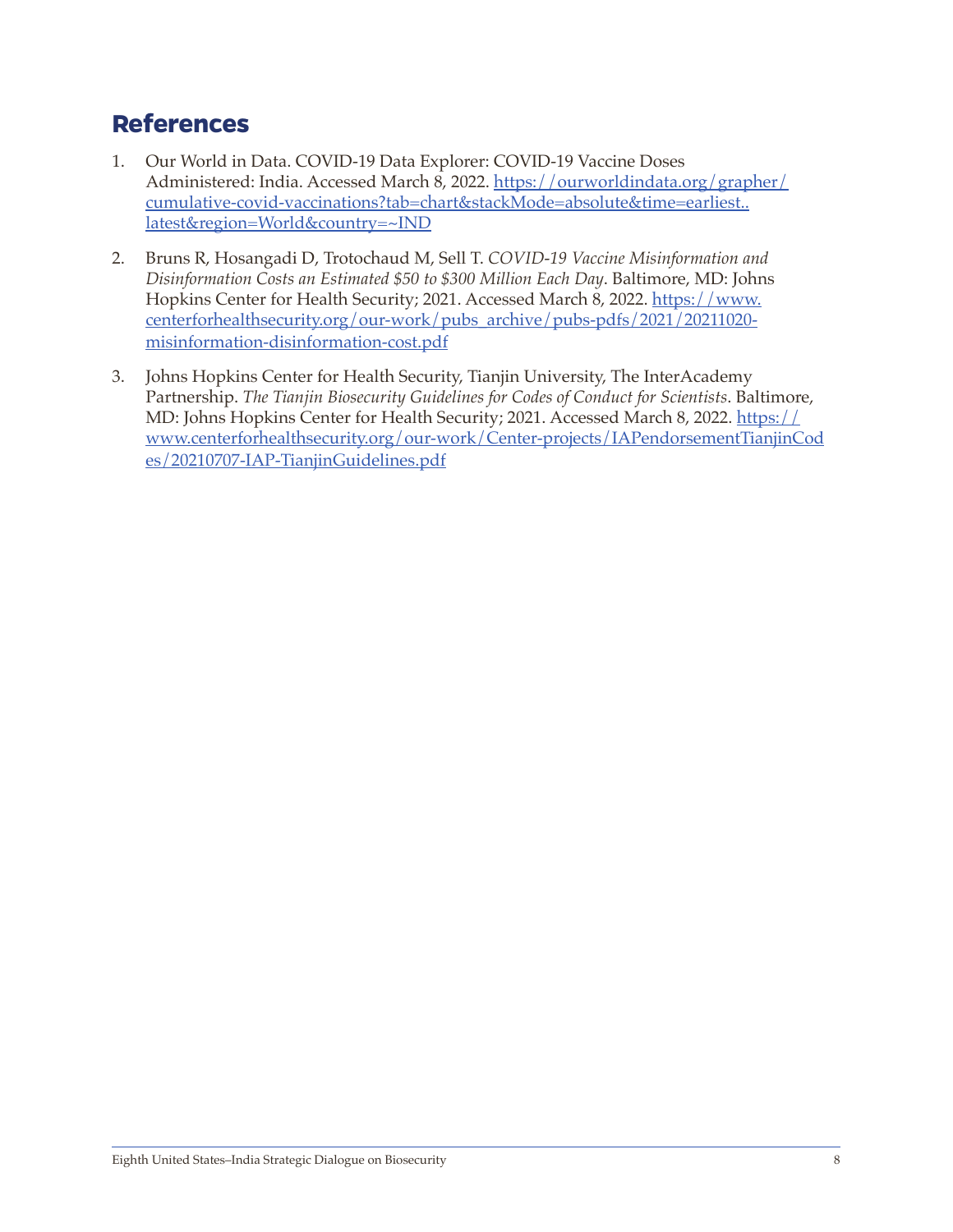# <span id="page-14-0"></span>**Appendix A. About the United States–India Strategic Dialogue on Biosecurity**

This meeting is an adapted and shortened version of the United States–India Strategic Dialogue on Biosecurity. Over the past 6 years, 7 meetings of this Dialogue have occurred in Washington, DC; New Delhi; Hyderabad; and virtually. The meetings are organized by the Johns Hopkins Center for Health Security, with an award from the Biological Threat Reduction Program, supported by the US Department of Defense, Defense Threat Reduction Agency.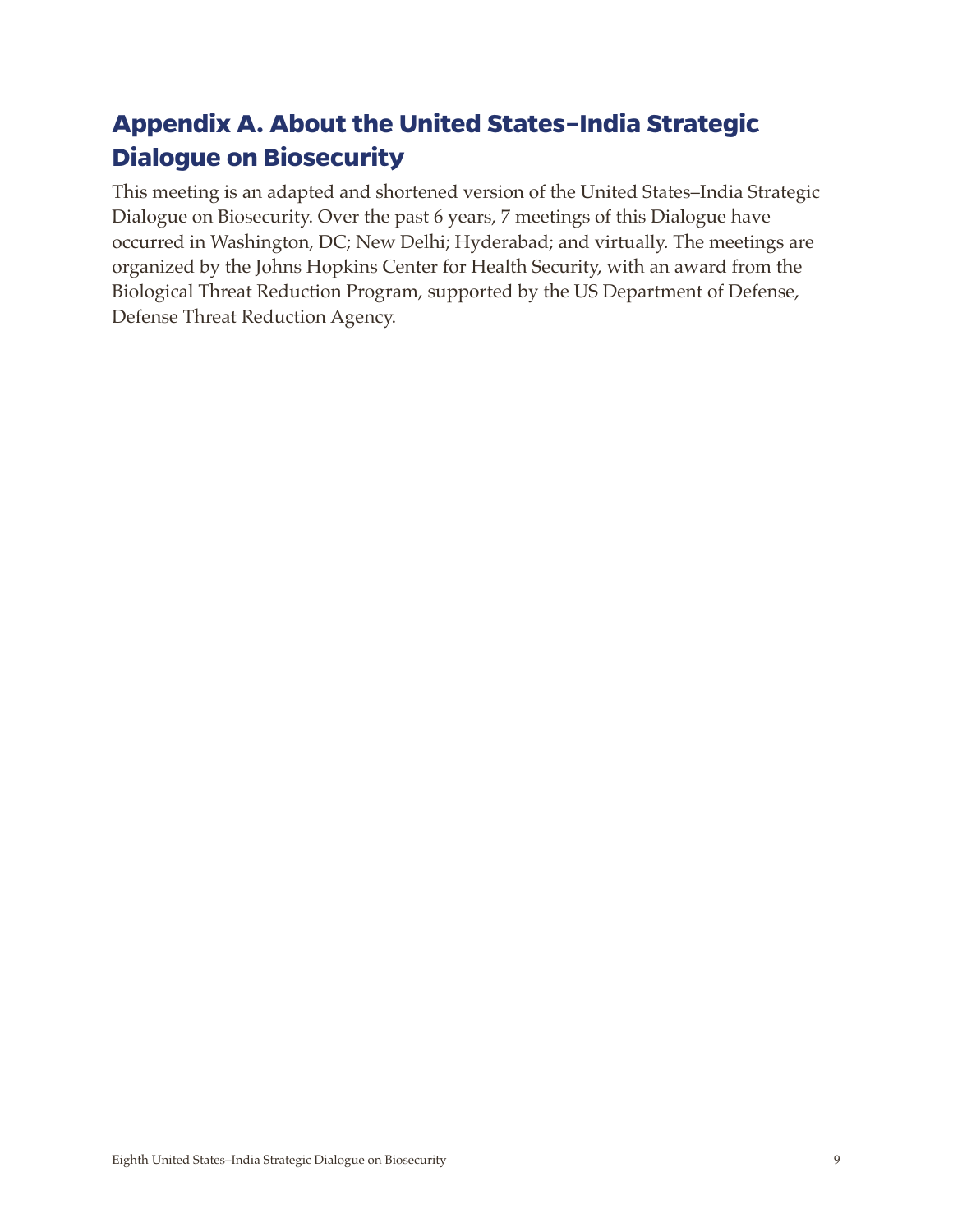# <span id="page-15-0"></span>**Appendix B. Agenda**

#### **Health Security: Paths Forward for India and the US Virtual via Zoom February 8 and 9, 2022 8:00 AM – 9:30 AM EST 6:30 PM – 8:00 PM IST**

*Co-Hosted by the Johns Hopkins Center for Health Security and the Regional Centre for Biotechnology of the Department of Biotechnology within the Indian Ministry of Science and Technology* 

#### **AGENDA**

#### **Day 1: February 8, 2022**

8:00 – 8:05 AM EST **Welcome, Introductions, Goals for the Meeting** 6:30 – 6:35 PM IST

Opening Remarks:

- Gigi Gronvall, PhD, Senior Scholar, Johns Hopkins Center for Health Security
- Sudhanshu Vrati, PhD, Executive Director, Regional Centre for Biotechnology, Department of Biotechnology, Ministry of Science & Technology, Government of India

| $8:05 - 8:45$ AM EST | Dialogue Session I: Challenges and Lessons in the Response to |
|----------------------|---------------------------------------------------------------|
| $6:35 - 7:15$ PM IST | The Second Year of the COVID-19 Pandemic                      |

#### **Moderator: Gigi Gronvall**

#### **Session Description:**

Participants are invited to comment on the COVID-19 public health and healthcare response efforts in their respective countries during the second year of the COVID-19 response. Questions in the conversation include: what has worked and what has not in the second year of the COVID-19 pandemic? How did the rise of SARS-CoV-2 variants impact the government's response to the COVID-19 pandemic? What challenges arose with the domestic production and dissemination of COVID-19 vaccines? How did each government balance the continued risk from the COVID-19 pandemic with growing economic and social concerns? How did the country's testing strategy and implementation evolve over time? What lessons have come from the experience managing a prolonged response to a public health emergency? What challenges affected clinical practitioners and health systems? How have the lessons learned from COVID-19 help inform the continued response and recovery from the COVID-19 pandemic and pandemic preparedness plans? How are both countries preparing to modernize and scale their domestic manufacturing capabilities in the wake of COVID-19? What lessons were gleaned during vaccine diplomacy efforts?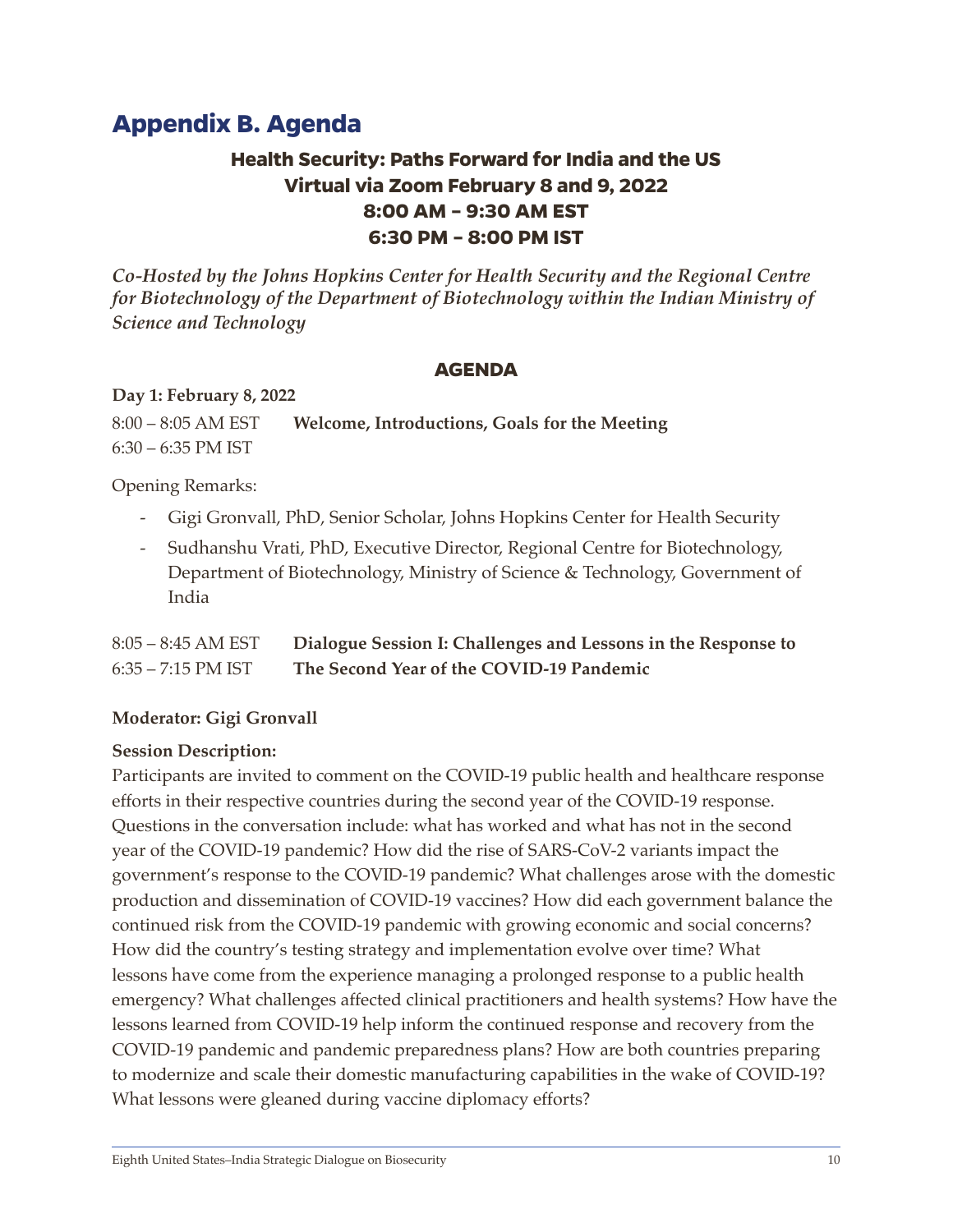#### 8:45 – 9:25 AM EST **Dialogue Session II: Misinformation and Disinformation During**  7:15 – 7:55 PM IST **Public Health Emergencies: Challenges and Interventions**

#### **Moderator: Anita Cicero**

#### **Session Description:**

Opening Remarks: Dr. Tara Kirk Sell, Senior Scholar, Johns Hopkins Center for Health **Security** 

The COVID-19 pandemic has shone a spotlight on the rising impact that misinformation and disinformation can have on the response to a public health emergency. Dr. Tara Kirk Sell will open this session with a discussion of the root causes of misinformation and disinformation, their impact during health emergencies, and potential avenues to address this issue moving forward. Participants will then discuss their reflections on potential solutions for healthrelated misinformation and disinformation. Questions may include: how has misinformation and disinformation impacted your operations during the response to the COVID-19 pandemic? Have you employed successful strategies to mitigate the spread and impact of misinformation and disinformation? How has misinformation and disinformation evolved over the course of the pandemic? What long-term challenges do you foresee surrounding misinformation and disinformation in a post-pandemic environment? Do you see potential for misinformation and disinformation to impact your work on biosecurity in the aftermath of the COVID-19 pandemic?

9:25 – 9:30 AM EST **Day 1 Closing Remarks**  7:55 – 8:00 PM IST

#### **Day 2: February 9, 2022**

8:00 – 8:05 AM EST **Opening Remarks**  6:30 – 6:35 PM IST

Dr. Gigi Gronvall, Senior Scholar, Johns Hopkins Center for Health Security

| $8:05 - 8:45$ AM EST | Dialogue Session III: Effective Governance of Advanced Life |
|----------------------|-------------------------------------------------------------|
| $6:35 - 7:15$ PM IST | <b>Science Research and Technology Development</b>          |

#### **Moderator: Anita Cicero**

#### **Session Description:**

Opening remarks: Dr. Peter McGrath, Coordinator, The InterAcademy Partnership

This session will explore tools and measures for effective governance of advanced life science research and technology development. Dr. Peter McGrath, Coordinator at The InterAcademy Partnership, will provide opening remarks on his work with the organization to establish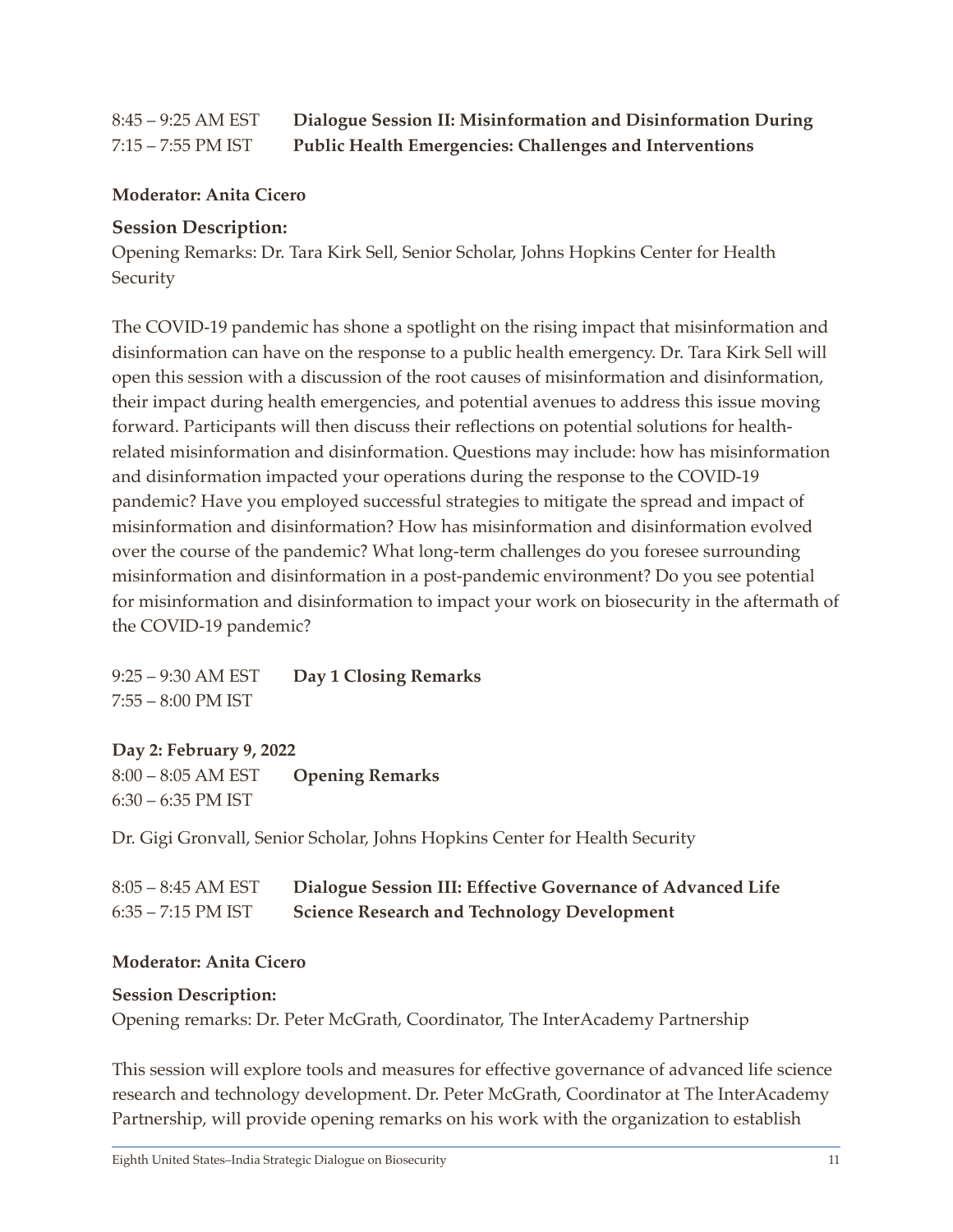biosecurity norms among practitioners working in the life sciences. The conversation will include a brief overview of the construction and dissemination of the Tianjin Biosecurity Guidelines for Codes of Conduct for Scientists, a series of ethical guidelines and standards developed this past summer. This conversation will also include updates on international efforts to strengthen standards and governance mechanisms related to biological security and safety and dual use research of concern. Questions for participants to discuss include: what are the core guiding principles that should act as a foundation for biosecurity governance? How has the COVID-19 pandemic changed the global biosecurity landscape? What do you view are the current gaps in the global biosecurity landscape? What actions could be taken to strengthen global biosecurity? What is the role of international organizations such as the World Health Organization in developing governance strategies?

| $8:45 - 9:25$ AM EST | Dialogue Session IV: The Evolving Nature of Advanced Life |
|----------------------|-----------------------------------------------------------|
|                      | <b>Science</b>                                            |
| 7:15 – 7:55 PM IST   | Research: The Promise & Governance of New Biological      |
|                      | <b>Technologies</b>                                       |

#### **Moderator: Gigi Gronvall**

#### **Session Description:**

Opening Remarks: Dr. Diane DiEuliis, Assistant Director and Senior Fellow, Center for the Study of Weapons of Mass Destruction, National Defense University, Washington, DC

This session will look toward the future, with an exploration of the promise of new biotechnologies, as well as new challenges for biosecurity governance. Dr. Diane DiEuliis of National Defense University will discuss the overlap of biological and chemical governance challenges that were explored in the 2018 US National Academies report, "Biodefense in an Age of Synthetic Biology"; US government efforts to spur biomanufacturing with its manufacturing institute BioMADE; and the ethical, legal, and societal issues that arise from modern biotechnology development. Questions for participants to discuss include: what are the most pressing issues in biosecurity governance for the immediate future? What technological advances in the life sciences and in converging fields do we anticipate in the coming decades (e.g., Artificial Intelligence, Chemistry, Nanotechnology, Neuroscience)? How can governance approaches keep up to date with technological advances in the life sciences? What steps can the scientific community take to strengthen global biosecurity at the rate of advancements in the biological sciences? How can life scientists learn from and work with colleagues in other disciplines to inform and strengthen biosecurity governance? What are the most important steps to take that facilitate benefits from new advancements in biological science while minimizing novel risks?

#### 9:25 – 9:30AM EST **Next Steps for Future Dialogues and Meeting Adjournment** 7:55 – 8:00PM IST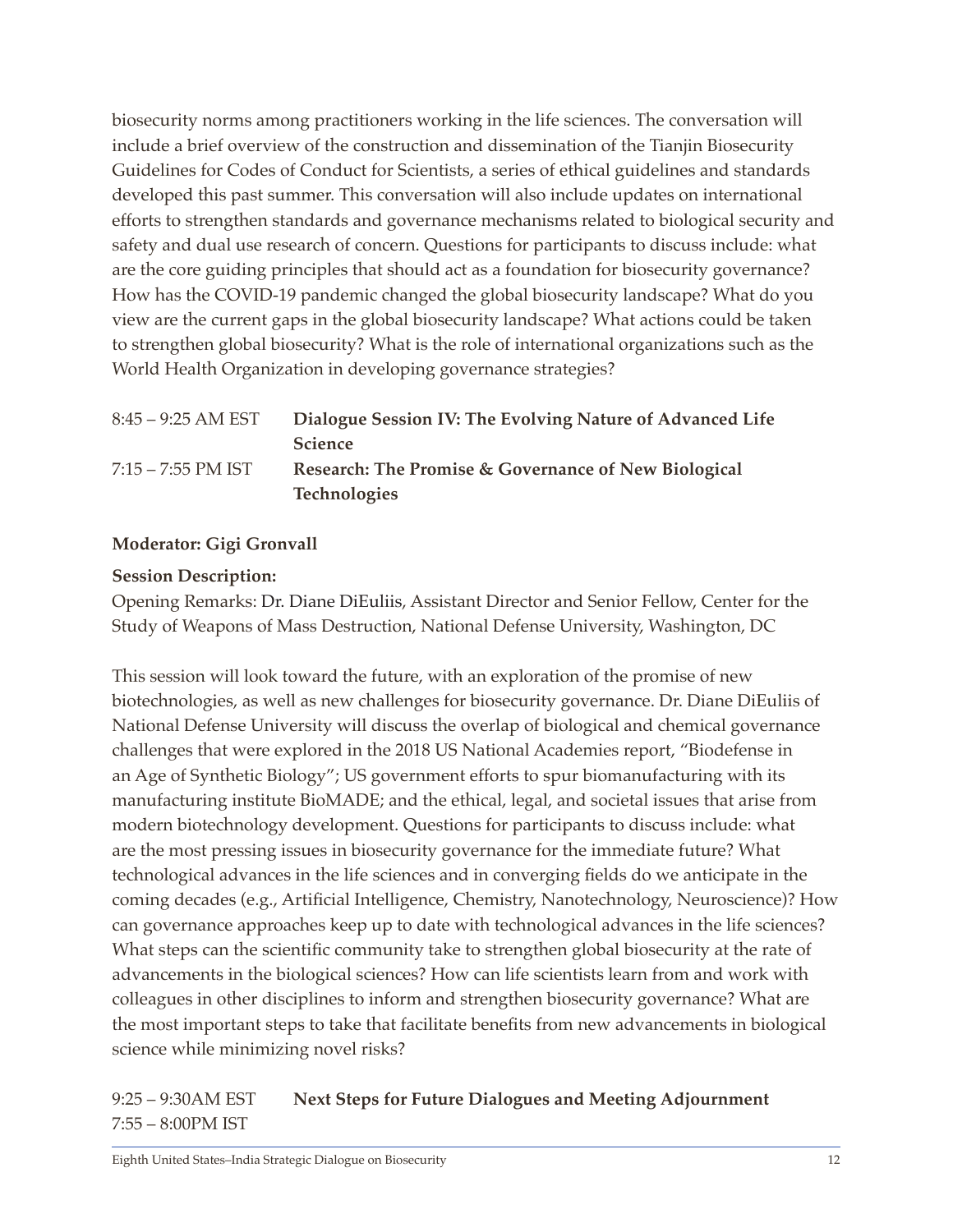# <span id="page-18-0"></span>**Appendix C. Participants**

**Sangeeta Agarrwal** 

Chief Scientific Officer Biosafety Support Unit Regional Centre for Biotechnology Government of India

**Anural Agrawal, PhD**  Director Council of Scientific and Industrial Research Institute of Genomics and Integrative Biology

**Deepanwita Chattopadhyay**  Chairman and Chief Executive Officer IKP Knowledge Park

**Anita Cicero, JD**  Deputy Director Johns Hopkins Center for Health Security

**Danya Chudacoff**  Associate Director of International Development Concentric by Ginkgo

**Gerald L. Epstein, PhD**  Distinguished Research Fellow Center for the Study of Weapons of Mass **Destruction** National Defense University US Department of Defense

**David R. Franz, DVM, PhD** Principal SBD Global Commander Retired US Army Medical Research Institute of Infectious Diseases

**Jaishree Garhyan, PhD**  Director, Biosafety Level 3 Laboratory Stanford University

**Gigi Gronvall, PhD**  Senior Scholar Johns Hopkins Center for Health Security **Randeep Guleria, MD Director** All India Institute of Medical Sciences

**Dan Hanfling, MD**  Vice President, Technical Staff In-Q-Tel

**Rakesh K. Mishra, PhD**  Director Tata Institute for Genetics & Society

**Shambhavi Naik, PhD**  Head, Research Takshashila Institution

**Stephen Redd, MD** Former Deputy Director Public Health Service and Implementation Science, US Centers for Disease Control and Prevention Rear Admiral Retired, US Public Health Service

**V. Siva Reddy, PhD** Former Chief Scientific Officer Biosafety Support Unit Regional Centre for Biotechnology Government of India

**Ambassador Rakesh Sood, PhD** Distinguished Fellow Observer Research Foundation

**Marc Trotochaud, MSPH** Senior Analyst Johns Hopkins Center for Health Security

**Sudhanshu Vrati, PhD** Executive Director Regional Centre for Biotechnology National Capital Region Biotech Science Cluster